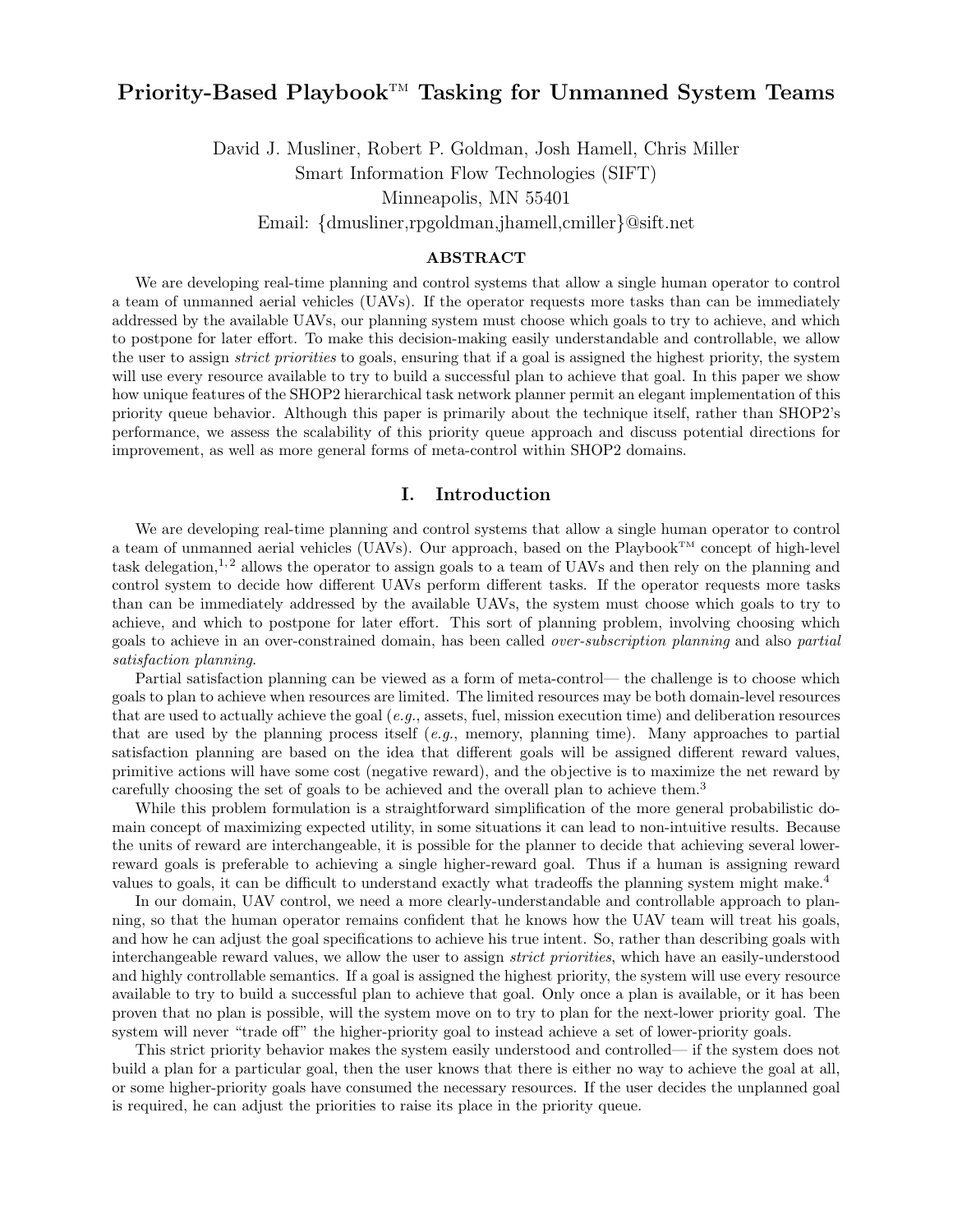Note that the strict priorities do not eliminate the potential for goal interactions and plan optimization. If planning time is available, the system may search to find the best plan for a higher-priority goal that also makes more lower-priority goals achievable  $(e,q)$ , by choosing resource bindings that leave resources available for the lower-priority goals).

In this paper we describe our most recent implementation of priority-based Playbook tasking and task execution. We discuss how the SHOP2 hierarchical task network (HTN) planner<sup>5</sup> reasons about priorities to generate a team plan, re-planning whenever the goals and priorities evolve or the situation changes. We also describe how the OpenPRS<sup>6</sup> procedural system executes the resulting plan, managing the changing environment and updated plans in real-time.

# II. The Simple Hierarchical Ordered Planner (SHOP2)

SHOP2 is a modern HTN planner with a relatively clean implementation that has performed well in past planning competitions.5Another advantage of the SHOP2 planning system is that it is available under a generous open-source license, and is maintained at SourceForge<sup>1</sup>. We have discussed elsewhere the application-based reasons for our preference for HTN over first-principles planning,<sup>2,7</sup> in the context of work on control of autonomous aerial vehicles.

Like other HTN planners, and unlike first-principles planners, SHOP2 searches top-down from a task or set of tasks, rather than chaining together primitive actions. SHOP2 and other HTN planners decompose complex tasks into more primitive sub-tasks (methods), thus building a plan tree that terminates at leaves corresponding to primitive actions (operators). As in earlier action representation languages, SHOP2 operators have separate add and delete lists, rather than effects, and SHOP2's variables are untyped. SHOP2 can also use more standard PDDL action representations, but we do not use them in this paper.

In addition to actions, SHOP2's language provides *methods* for describing how to perform complex tasks. A method definition associates a task with a set of preconditions and a task network. When the preconditions are satisfied,a task that matches the task in the method definition can be decomposed to the given task network. Task networks are lists of tasks that may be constrained to be :ordered, or that can be executed in any order (:unordered).

```
(: operator (! lase - target ? uav ? target - id )
  ((has-laser ?uav)) ;; preconditions<br>((has-laser ?uav)) ;; delete-list
  ((has - laser \; ?uav))()) ; add-list(: operator (! strike - target ? uav ? target - id )
  ((has-missile ?uav));; preconditions<br>((has-missile ?uav));; delete-list
  ((has -missile ?uav))()) ; \quad add-list(: method ( lase - target ? uav ? target - id )
   ((has-laser ?uav)) ;; precondition
   (! lase - target ? uav ? target - id ))
(: method ( strike - target ? uav ? target - id )
   ((has-missile ?uav)) ;; precondition
   (! strike - target ? uav ? target - id ))
(: method ( prosecute - target ? lasing - uav
               ? striking-uav ? target-id ? priority)
   () ;; no preconditions
         ;; task network , : ordered by default
   (( lase - target ? lasing - uav ? target - id )
    ( strike - target ? striking - uav ? target - id )))
```
Figure 1: Simple methods that implement the domain-level prosecute-target play.

Figure 1 shows several operator and method definitions that form part of our very simple example domain. The example shows that to prosecute a target, we must build a plan that first performs the !lase-target operator and then the !strike-target operator.

<sup>1</sup>http://sourceforge.net/projects/shop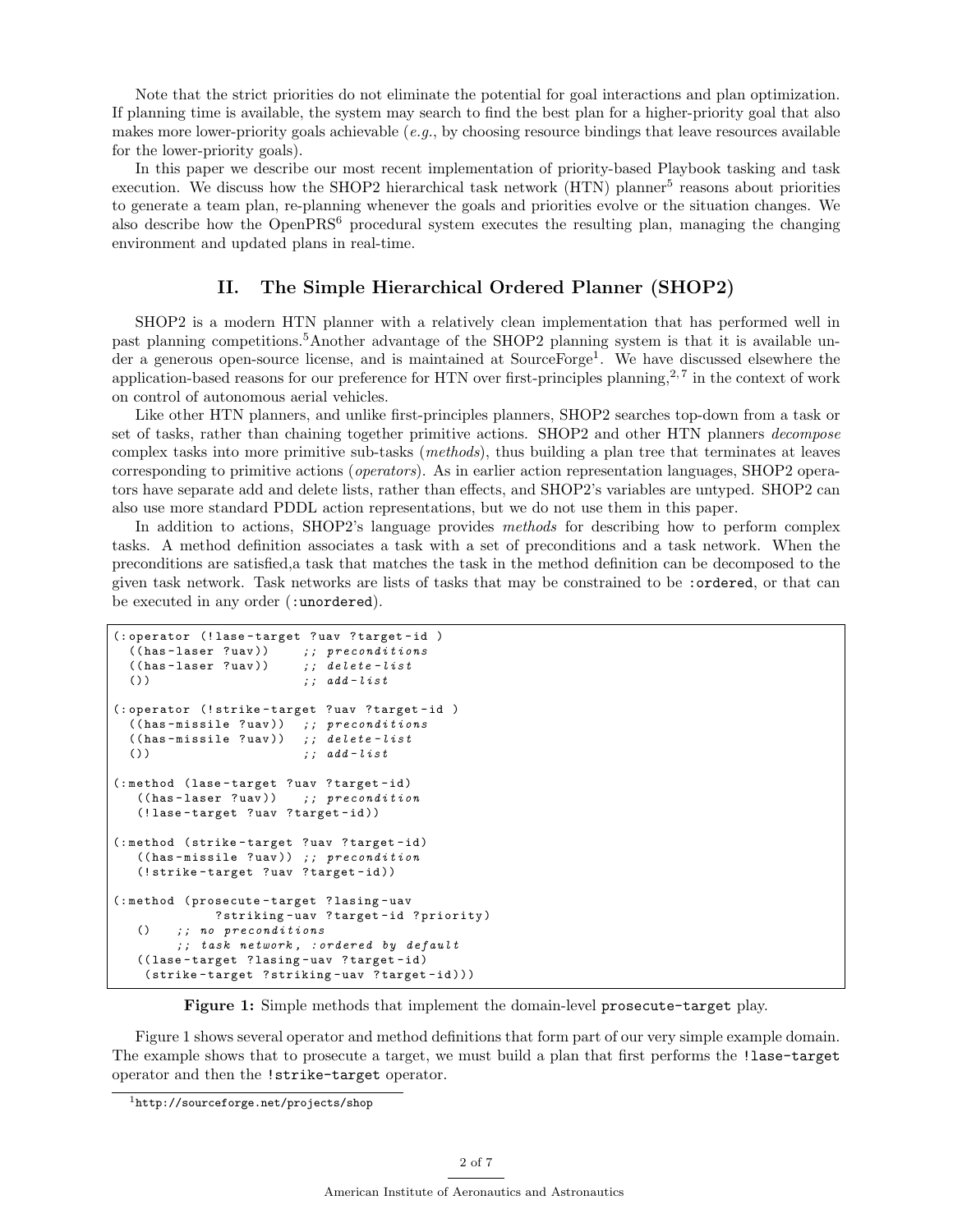In this encoding, we follow the convention that primitive *operator* names begin with '!' and, since SHOP2 does not search over possible parameter bindings for operators, we wrap each operator in a similarly-named method that checks preconditions and supports search (in this case, over which UAV will perform each task). Also, this very simple encoding indicates that using the !lase-target operator actually deletes the has-laser predicate for the chosen UAV. While this is not very realistic, it effectively stops the planner from planning to use that UAV's laser for a different task at the same time. When this task is completed (or fails), we expect the planner to be re-run with a new/revised initial state and planning problem (task priority queue), so the system will re-consider how to use the UAV's laser at that time. We have used the same simplification for the has-missile predicate, meaning that a single UAV can only shoot at a single target at a time; a more complex multi-missile model could be easily added.

The full SHOP2 language and planner are capable of representing and reasoning about many other more complicated domain aspects that have been omitted, such as action durations, more complex resource models, conditional action effects, etc. In this paper, we are concerned with a different aspect: how can we give the planner a prioritized list of prosecute-target tasks and cause it to search for optimized solutions that respect the strict priority semantics?

SHOP2 does include a very limited form of optimization, which minimizes the sum of a user-defined cost function applied to each of the steps of a plan. This optimization is performed using branch-and-bound, and can be time-limited. The key to our strict priority planning is to exploit this optimization behavior.

# III. Making SHOP2 Respect Priorities

The simplest way to get SHOP2 to plan for tasks while respecting strict priority is to use a scaled cost function that will tell the planner that skipping a higher-priority task (not planning to achieve it) is more costly than skipping any number of lower-priority tasks. Since the priority queue is presented to the planner all at once, it is easy to compute cost values that enforce this criterion. We then tell SHOP2 that, for each top-level task (play) that can be on the priority queue there are one or more methods that really achieve the goal and one "skip" method that does not. Choosing the skip method will incur the priority-based cost.

```
;; an internal primitive that just costs ? cost
(: operator (!! charge - cost ? cost )
        (( numberp ? cost ))
         ()
         ()
         ? cost
  ;; the real method , with new priority argument
(: method ( prosecute - target ? lasing - uav
              ? striking - uav ? target - id ? priority )
  () ;; no preconditions
         ;; task network , : ordered by default
  (( lase - target ? lasing - uav ? target - id )
   ( strike - target ? striking - uav ? target - id )))
  ;; the skip method
(: method ( prosecute - target ? lasing - uav
              ? striking - uav ? target - id ? priority )
         ;; pre: compute penalty based on priority
  (( assign ? cost ( compute - cost ? priority )))
         ;; task network: charge penalty
  ((!! charge - cost ? cost )))
```
Figure 2: The most trivial approach to enforcing strict priorities: each top-level method requires a "skip" method.

Figure 2 illustrates this approach in simple form for our running example. While workable, this approach has several significant disadvantages. Most importantly, it requires that every top-level task have a custombuilt "skip" method which has the same invocation conditions as the method(s) that really accomplish the task. While the construction of the skip methods could be easily automated, they still make it somewhat more challenging to determine whether a plan really achieves all of the goals or not; one must look one level down in the plan decomposition to see whether the chosen method results in an immediate !!charge-cost call or not. Another minor annoyance is the need to include the priority parameter in every top-level method,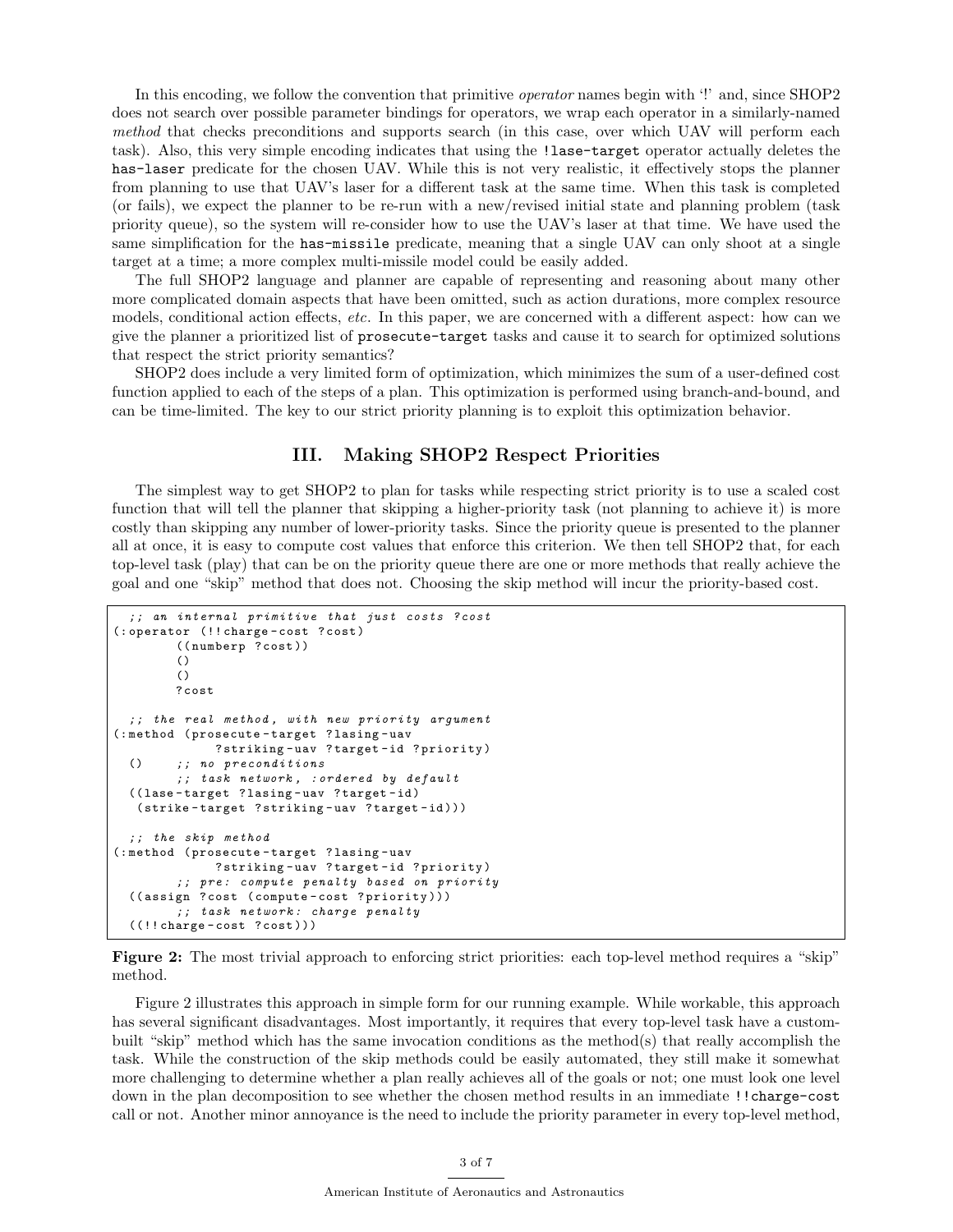when that value has no real meaning to the task itself, just to the planner's consideration of the task (and hence the parameter is never referenced within the non-skip methods).

```
;; Really plan for a prioritized task
(:method (plan-for ?priority ?taskspec)
 () ;; no preconditions
  ((: task . ? taskspec )))
  ;; Skip planning for a prioritized task
(: method ( plan - for ? priority ? taskspec )
  (( assign ? cost ( compute - cost ? priority )))
  ((!! charge - cost ? cost )))
;; Example priority =3 task invocation :
;; (plan-for 3 (prosecute-target ?L ?S target-12))
```
Figure 3: This cleaner approach uses generalized meta-level methods to implement strict priorities without task-specific skip methods.

Figure 3 illustrates a more elegant approach to accomplishing the same strict-priority planning. Rather than replicating skip methods for every top-level method at the domain level, we instead have just two metalevel methods that apply strict-priority planning semantics to all methods. Instead of invoking a desired top-level task directly, the priority queue will include invocations of the plan-for method, as shown in the figure. Then the planner will either use the first method, which reduces to actually planning for the task specification, or the second, generic skip method, which charges the penalty cost as before. The key trick here is in the first method, which really plans for an arbitrary task specification by taking advantage of SHOP2's very flexible unification system and its Lisp underpinnings. The ?taskspec parameter can unify to a full task invocation specification (e.g., (prosecute-target ?L ?S target-12)) and the method uses the '.' operator to join that task specification into the method's task network.

As a result, there is no need to replicate skip methods or modify top-level tasks with unused priority arguments. Furthermore, detecting whether a prioritized task is actually planned-for is easier because the plan either will or will not include a method that corresponds to the task specification (e.g., prosecute-target).

#### IV. Evaluation

While our investigation is fairly new, we have conducted early experiments to assess the scalability of this prioritized plan optimization approach. As in the illustrations shown here, our experimental domains omit many details of the more realistic UAV planning problem, including action durations and UAV-selection heuristics that depend on travel distances and fuel levels. We expect that those aspects are not the primary source of complexity; rather, the scale issues arise from the large number of potential asset allocation choices (i.e., which UAV performs which task).

To explore the approach's scalability, we created a set of very simple planning domains that included different numbers of prosecute-target tasks  $(T)$  and different numbers of laser-equipped UAVs  $(L)$  and missile-equipped UAVs  $(M)$ . Since each prosecute-target task requires one of each UAV type, the total number of possible assignments is  $(L!M!/((L-T)!(M-T)!)$  when  $L \geq T$  and  $M \geq T$ . When there are more tasks than can be satisfied by the available UAVs, the planner must choose a subset to satisfy  $(T!/(R!(T-R))!)$  choices, where  $R = min(L, M)$  and then consider the alternative asset assignments, giving  $(L!M!/((L-R)!(M-R)!))$  permutations for each subset choice. For our test domains, where each task had a different priority but all UAV assignments are of equal value, the number of optimal plans is not increased as T exceeds R, because the optimal plans all fail to achieve the lower  $T - R$  goals.

Figure 4 shows the resulting planning time for different numbers of prioritized tasks when the domain includes six laser-equipped UAVs  $(L = 6)$  and five missile-equipped UAVs  $(M = 5)$ . We tested SHOP2 in three different modes, returning a single optimal plan (Opt-1), all the optimal plans (Opt-all), or all the plans regardless of optimality (All). As expected, returning a single optimal plan is faster than returning all the optimal plans. However, we were surprised that returning all the plans, regardless of cost, is so much faster than returning all the optimal plans (at least for  $T < 5$ , when the All mode does not run out of memory). While some computation is clearly needed to calculate and compare costs, the Opt-all mode should be able to quickly prune many plans. For example, all the tasks can be accomplished whenever  $T < 6$ , so any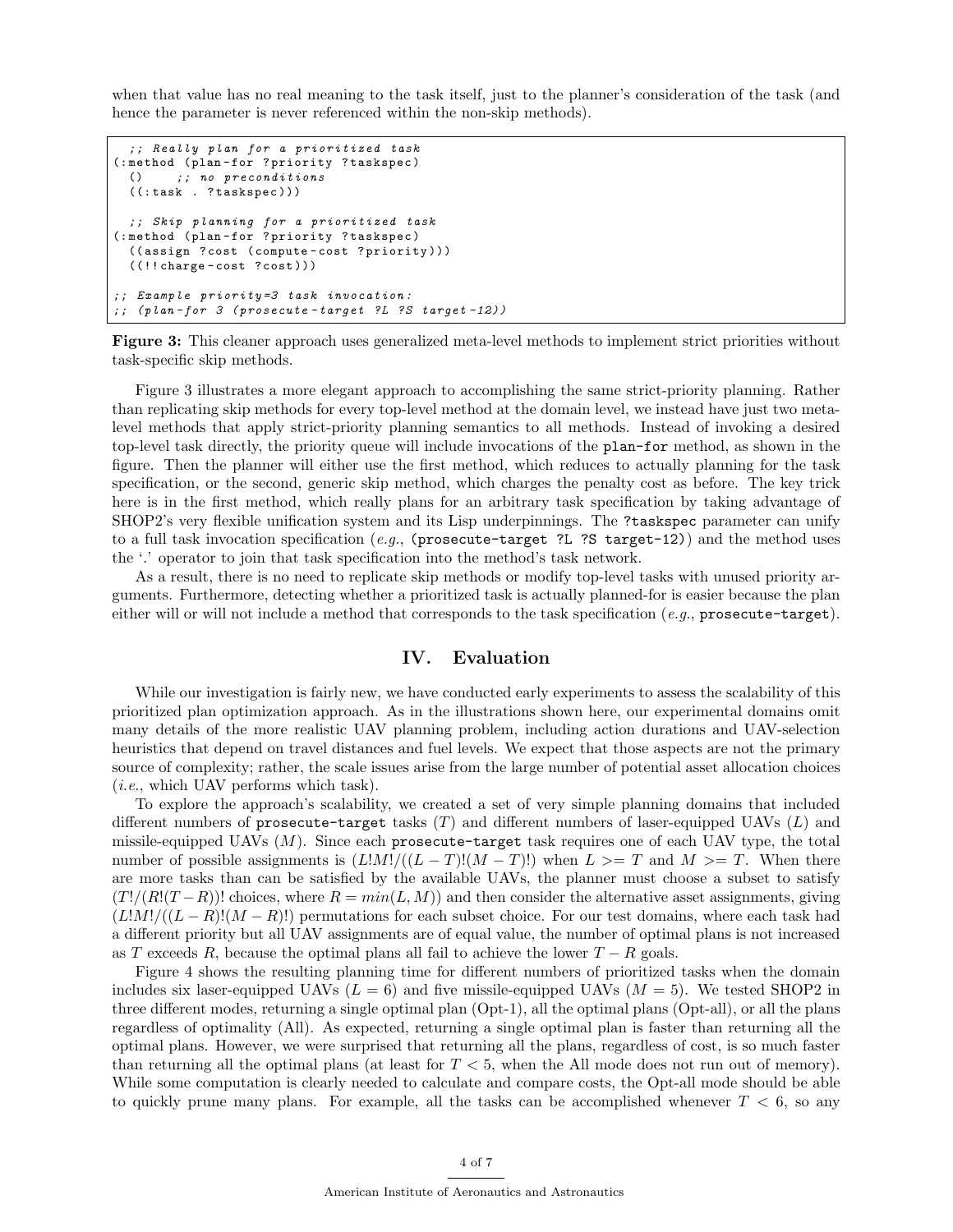

Figure 4: Planning time scales exponentially but still acceptably when SHOP2 is asked to only return a single optimal plan.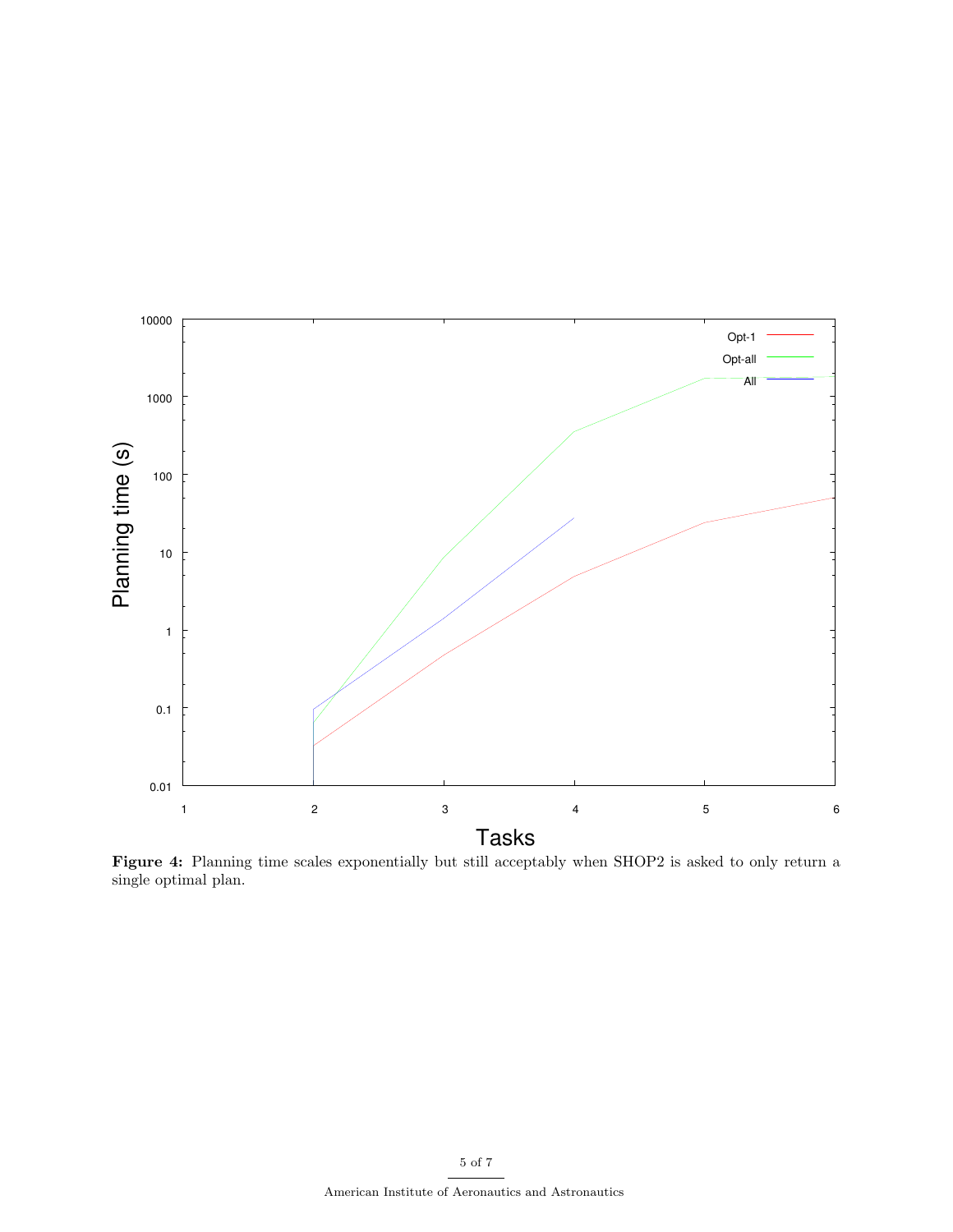plans that involve skipping goals should be immediately pruned before being fleshed out fully. Nevertheless, Opt-all was a full order of magnitude slower than the non-optimizing algorithm. These early results may indicate that significant improvements may be identified by comparing the optimizing and non-optimizing algorithms.

## V. Related Work

Early work in over-subscription scheduling emphasized domain-specific greedy algorithms that schedule higher priority tasks first and then perform local revisions/repairs.<sup>8, 9</sup> A more recent survey found that simulated annealing worked best for scheduling oversubscribed satellite observations.<sup>10</sup> Over-subscription planning has received little attention until fairly recently. Some partial satisfaction planning approaches rely on using heuristics to select a subset of goals and then building plans to match.3, 11 Other techniques integrate goal-selection and plan-construction and use advanced heuristics to guide both.<sup>12, 13</sup> However, all of these methods have been developed in the context of first-principles planners, rather than the more powerful HTN framework.

By integrating the cost of skipping a goal into the normal plan cost optimization framework, our approach allows a single unified HTN planning algorithm to address both goal selection and plan construction. However, we have not yet developed any heuristic guidance methods that can "understand" the representational trick of Figure 3. We may be able to build on recent preference-based planning extensions of SHOP2.<sup>14</sup>

# VI. Conclusion and Future Directions

We have illustrated two domain modeling techniques that allow the SHOP2 HTN planner to control its own goals and thus, indirectly, its level of planning effort. The second, more elegant technique is both domain-independent and broadly generalizable to other forms of goal selection criterion, beyond the strict priority scheme we have used for our UAV tasking problem. In earlier work, we demonstrated a related technique in which SHOP2's optimization mode is used to address over-constrained problems by relaxing temporal constraints.<sup>15</sup> These techniques just scratch the surface of the full potential for meta-control and complex reasoning within SHOP2. For example, we could easily implement goal pruning based on planning time, so that as the planner's runtime grows or a deadline approaches, the planner sheds less-important goals.

## Acknowledgments

This work was supported by the U.S. Army Aviation Applied Technology Directorate under SBIR Contract W911W6-08-C-0066. Any opinions, findings, conclusions, or recommendations expressed in this material are those of the authors and do not necessarily reflect the views of the U.S. Government.

#### References

<sup>1</sup>Miller, C. A., Pelican, M. J. S., and Goldman, R. P., "Tasking Interfaces for Flexible Interaction with Automation: Keeping the User in Control," Proceedings of the Conference on Human Interation with Complex Systems, April - May 2000. <sup>2</sup>Miller, C. A., Goldman, R. P., Funk, H. B., Wu, P., and Pate, B., "A Playbook Approach to Variable Autonomy Control:

Application for Control of Multiple, Heterogeneous Unmanned Air Vehicles," Proc. American Helicopter Society 60th Annual Forum, June 2004, pp. 2146–2157.

<sup>3</sup>Nigenda, R. S. and Kambhampati, S., "Planning Graph Heuristics for Selecting Objectives in Over-subscription Planning Problems," Proc. Int'l Conf. on Automated Planning & Scheduling, 2005, pp. 192–201.

<sup>4</sup>von Winterfeldt, D. and Edwards, W., *Decision Analysis and Behavioral Research*, Cambridge University Press, Cambridge, ENGLAND, 1986.

 $5$ Nau, D., Au, T. C., et al., "SHOP2: An HTN Planning System," Journal of Artificial Intelligence Research, Vol. 20, 2003, pp. 379–404.

<sup>6</sup>Ingrand, F. F., Georgeff, M. P., and Rao, A. S., "An Architecture for Real-Time Reasoning and System Control," IEEE Expert, December 1992, pp. 34–44.

<sup>7</sup>Goldman, R. P., Haigh, K. Z., Musliner, D. J., et al., "MACBeth: A Multi-Agent Constraint-Based Planner," AAAI Workshop on Constraints and AI Planning, 2000, pp. 11–17.

<sup>8</sup>Kramer, L. and Giuliano, M., "Reasoning About and Scheduling Linked HST Observations with Spike," Proc. Int'l Workshop on Planning and Scheduling for Space Exploration and Science, 1997.

<sup>9</sup>Potter, W. and Gasch, J., "A photo album of earth: Scheduling Landsat 7 mission daily activities," Proc. Int'l Symp. on Space Mission Operations and Ground Data Systems, 1998.